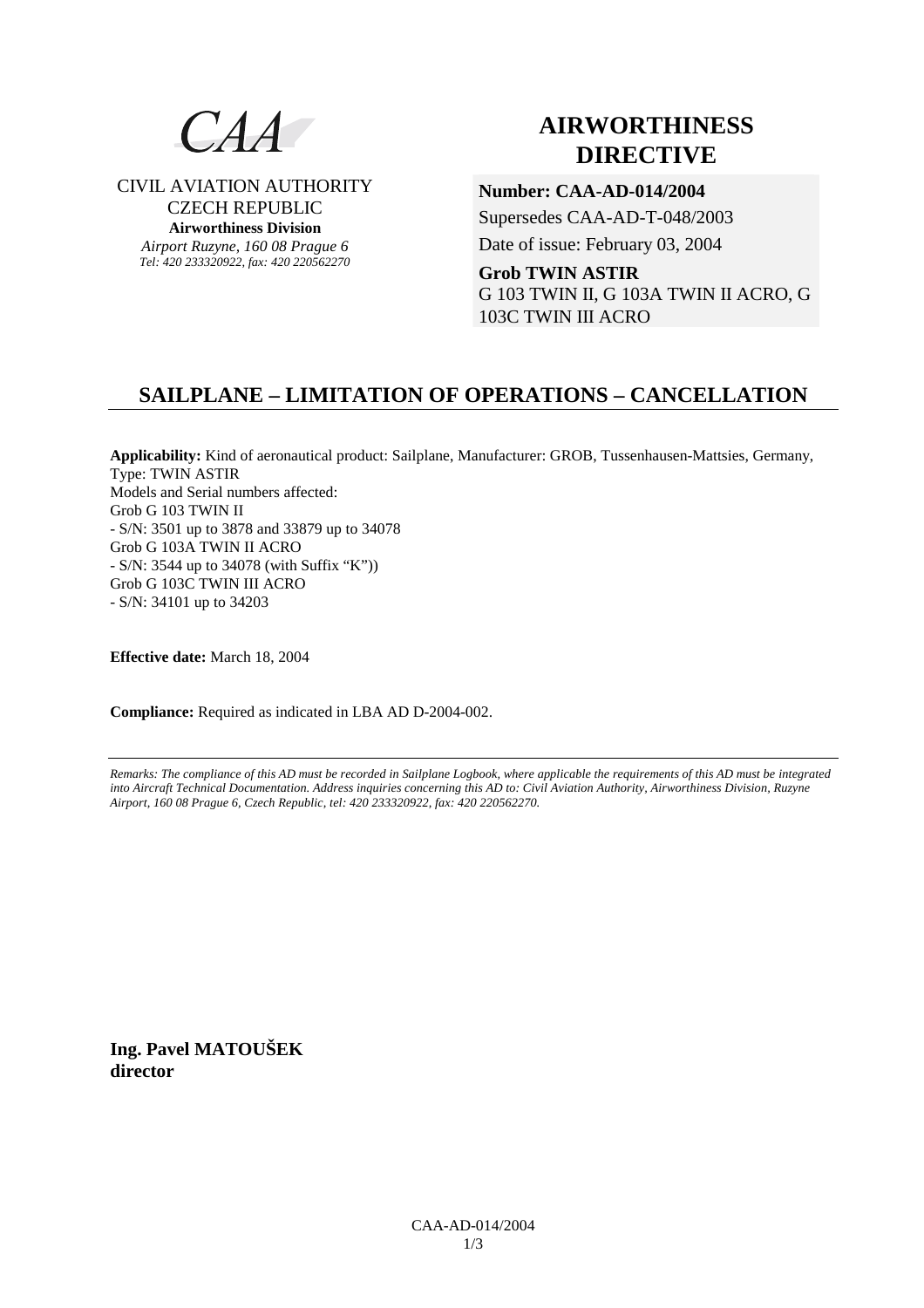# **Airworthiness Directive Luftfahrt-Bundesamt**

Airworthiness Directive Section Hermann-Blenk-Str. 26 38108 Braunschweig Federal Republic of Germany

## **D-2004-002**

Effective Date: January 23, 2004

# **Grob**

## **Affected:**

Kind of aeronautical product: Sailplane Manufacturer: GROB, Tussenhausen-Mattsies, Germany Type: TWIN ASTIR Models and Serial numbers affected: Grob G 103 TWIN II - S/N: 3501 up to 3878 and 33879 up to 34078 Grob G 103A TWIN II ACRO - S/N: 3544 up to 34078 (with Suffix "K")) Grob G 103C TWIN III ACRO - S/N: 34101 up to 34203 German Type Certificate No.: 315

### **Subject:**

Limitations of Operations – Cancellation

**Reason:** 

New investigations of the fuselage structure have indicated, that the safty margins against damage of the fuselage structure under limit loads might be insufficient. To prevent damage of the fuselage, which could result in a reduced structural integrity of the fuselage, the speeds for rough air, maximum flying speed and further speeds are reduced and for certain gliders, the aerobatic flights are provisionally prohibited.

#### **Action:**

a) Insert revised pages info the Flight and Maintenance Manual in accordance with Service Bulletin No. MSB 315-65

b) To regain the full capability for Aerobatic Flight for the G 103A TWIN II ACRO and G 103C TWIN III ACRO, perform the instructions of the Service Bulletin No. OSB 315-66 (installation of stringers in rear fuselage and cancellation of limitation of operation)

## **Compliance:**

Action a) must be done befor the next flight Action b) optional, after accomplishment of action a)

#### **Technical publication of the manufacturer:**

Grob Service Bulletin MSB315-65, dated September 2003 and Service Bulletin No. OSB315-66, dated October 16, 2003 which becomes herewith part of this AD can be obtained from Messrs.: GROB Luft- und Raumfahrt Lettenbachstrasse 9 D-86874 Tussenhausen-Mattsies / Germany Phone: ++ 49 8268 / 998139 Fax: ++ 49 8268 / 998200 e-mail: productssupport@grob-aerospace.de

**Note:** 

This AD supersedes the AD-No. 2003-185 dated May 30, 2003.

#### **Holders of affected aircraft registered in Germany have to observe the following:**

Enquiries regarding this Airworthiness Directive should be referred to Mr. Olaf Schneider, Airworthiness Directive Section at the above address, fax-no. 0049 531/2355-720. Please note, that in case of any difficulty, reference should be made to the German issue!